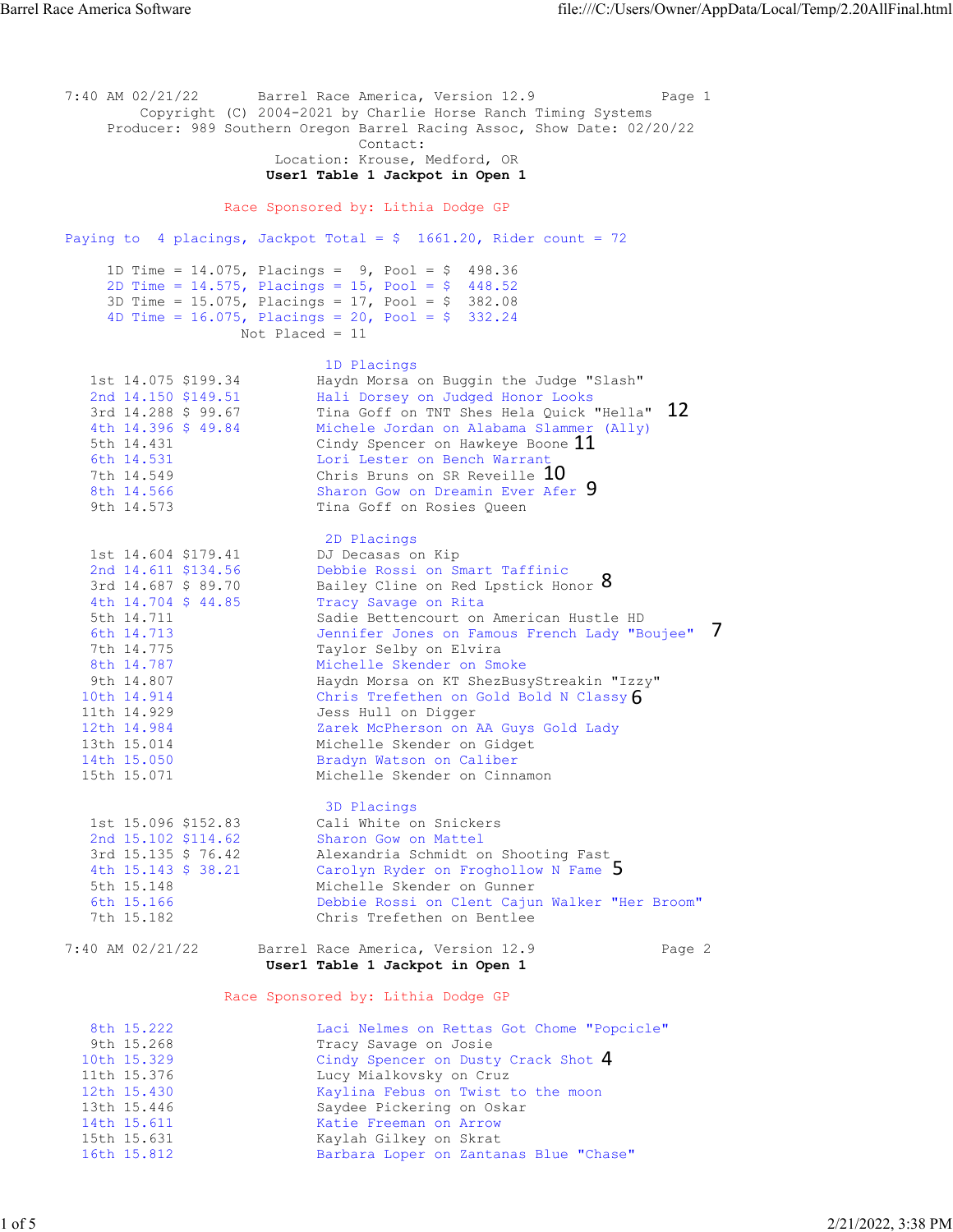|                           | 17th 16.018                | Zarek McPherson on Shade                                                                                        |
|---------------------------|----------------------------|-----------------------------------------------------------------------------------------------------------------|
|                           |                            | 4D Placings                                                                                                     |
|                           | 1st 16.084 \$132.90        | Jessica Juvinall on Lucy                                                                                        |
|                           | 2nd $16.099$ \$ 99.67      | Taylor Selby on Waffleberry slim "slim"                                                                         |
|                           | 3rd 16.125 \$ 66.45        | Dixie Pickering on Rue                                                                                          |
|                           | 4th 16.150 \$ 33.22        | Lexie Pickering on Lena                                                                                         |
|                           | 5th 16.214                 | Sheila Kochen on Maggie May                                                                                     |
|                           | 6th 16.225                 | Reagan Quinones on Taz                                                                                          |
|                           | 7th 16.255                 | Roxy Baker on Nova                                                                                              |
|                           | 8th 16.310                 | McKenzie Ward on Goose                                                                                          |
|                           | 9th 16.653                 | Dondi Fashing on Cruz Ta First "Cruz"                                                                           |
|                           | 10th 16.681                | Shenia Smith on CC                                                                                              |
|                           | 11th 16.771                | Tina Goff on TNT Wampitonemvoodoo "Voodoo" 3                                                                    |
|                           | 12th 16.789                | Payton Jones on Laverne                                                                                         |
|                           | 13th 16.815                | Stephanie Huckins Gates on Fame Desire n Charm<br>Josie Sutherland on JR Hotr Thana Pistol                      |
|                           | 14th 16.904<br>15th 16.938 | Rachel Artman on A Threat of Autumn                                                                             |
|                           | 16th 16.955                | Carolyn Ryder on Friday Night Cat                                                                               |
|                           | 17th 17.432                | Laney Staten on Cashin In Again                                                                                 |
|                           | 18th 18.533                | Lishia Daniels on Dude                                                                                          |
|                           | 19th 19.631                | Laura Sutherland on Slick N Awesome                                                                             |
|                           | 20th 23.832                | Kelly Kuechel on Peppys up N Smoke                                                                              |
| N/T                       | 414.254                    | Sharon Gow on Honored by the Bay                                                                                |
| $\mathrm{N} / \mathrm{T}$ | 414.383                    | Cindy Spencer on Kiss ya later Gator 2                                                                          |
| N/T                       | 414.430                    | Bailey Cline on Im A Honory Guy 1                                                                               |
| $\rm N/T$                 | 414.674                    | Jessica Juvinall on Gold Bold N Classy                                                                          |
| N/T                       | 415.196                    | Tori Pfaff on Guns Rollin                                                                                       |
| $\mathrm{N} / \mathrm{T}$ | 415.596                    | Sierra Larson on Willow                                                                                         |
| N/T                       | 416.084                    | Sherri Wilkins on Lady of the Sea "Lady"                                                                        |
| N/T                       | 416.484                    | Addison Proudfit on Lightnings Flash "Marci"                                                                    |
| N/T                       | 416.558                    | Angela Jacks on Taho                                                                                            |
| N/T                       | 416.715                    | Chelsea Scribner on Mack a Roanie "Mack"                                                                        |
| N/T                       | 417.276                    | Isabella Brown on Jewel                                                                                         |
|                           | 7:40 AM 02/21/22           | Barrel Race America, Version 12.9<br>Page 3<br>User1 Table 1 Jackpot in Open 2                                  |
|                           |                            |                                                                                                                 |
|                           |                            | Race Sponsored by: Lithia Dode GP                                                                               |
|                           |                            | Paying to 4 placings, Jackpot Total = $$$ 1504.40, Rider count = 64                                             |
|                           |                            |                                                                                                                 |
|                           |                            | 1D Time = $14.258$ , Placings = 13, Pool = \$ 451.32<br>2D Time = $14.758$ , Placings = $15$ , Pool = \$ 406.19 |
|                           |                            | 3D Time = $15.258$ , Placings = $13$ , Pool = \$ 346.01                                                         |
|                           |                            | 4D Time = $16.258$ , Placings = $12$ , Pool = \$ 300.88                                                         |
|                           |                            | Not Placed = $11$                                                                                               |
|                           |                            |                                                                                                                 |
|                           |                            | 1D Placings                                                                                                     |
|                           | 1st 14.258 \$180.53        | Haydn Morsa on KT ShezBusyStreakin "Izzy"                                                                       |
|                           | 2nd 14.262 \$135.40        | Sharon Gow on Honored by the Bay                                                                                |
|                           | 3rd 14.396 \$ 90.26        | Michele Jordan on Alabama Slammer (Ally)                                                                        |
|                           | 4th 14.431 \$ 45.13        | Cindy Spencer on Hawkeye Boone 12                                                                               |
|                           | 5th 14.531                 | Lori Lester on Bench Warrant                                                                                    |
|                           | 6th 14.541                 | Tracy Savage on Rita                                                                                            |
|                           | 7th 14.566                 | Sharon Gow on Dreamin Ever Afer 11                                                                              |
|                           | 8th 14.569                 | Chris Bruns on SR Reveille 10                                                                                   |
|                           | 9th 14.573                 | Tina Goff on Rosies Queen                                                                                       |
|                           | 10th 14.590                | Sharon Gow on Mattel                                                                                            |
|                           | 11th 14.604                | DJ Decasas on Kip                                                                                               |
|                           | 12th 14.611                | Debbie Rossi on Smart Taffinic                                                                                  |
|                           | 13th 14.663                | Michelle Skender on Gunner                                                                                      |
|                           |                            | 2D Placings                                                                                                     |
|                           | 1st 14.775 \$162.48        | Taylor Selby on Elvira                                                                                          |
|                           | 2nd 14.789 \$121.86        | Jennifer Jones on Famous French Lady "Boujee" 9                                                                 |
|                           | 3rd 14.807 \$ 81.24        | Michelle Skender on Smoke                                                                                       |
|                           | 4th 14.831 \$ 40.62        | Bailey Cline on Red Lpstick Honor 8                                                                             |
|                           | 5th 14.872                 | Cali White on Snickers                                                                                          |
|                           | 6th 14.907                 | Sadie Bettencourt on American Hustle HD                                                                         |
|                           |                            |                                                                                                                 |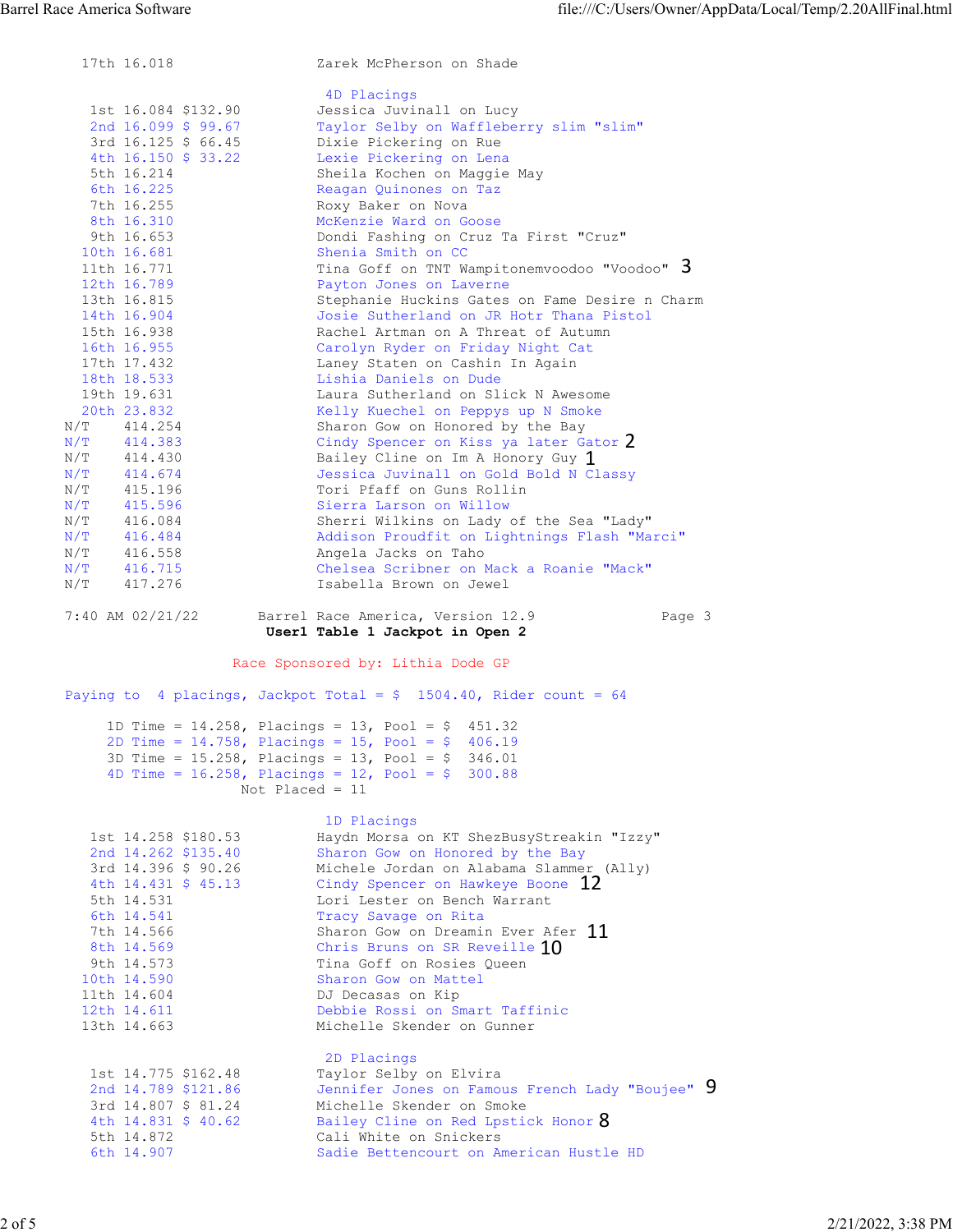7th 14.914 Chris Trefethen on Gold Bold N Classy 8th 14.940 Tori Pfaff on Guns Rollin 9th 14.984 Zarek McPherson on AA Guys Gold Lady 10th 15.027 Taylor Selby on Waffleberry slim "slim" 11th 15.057 Kaylina Febus on Twist to the moon 12th 15.135 Alexandria Schmidt on Shooting Fast 13th 15.143 Carolyn Ryder on Froghollow N Fame 14th 15.166 Debbie Rossi on Clent Cajun Walker "Her Broom" 15th 15.182 Chris Trefethen on Bentlee 3D Placings 1st 15.329 \$138.40 Cindy Spencer on Dusty Crack Shot 2nd 15.446 \$103.80 Saydee Pickering on Oskar 3rd 15.631 \$ 69.20 Kaylah Gilkey on Skrat 4th 15.713 \$ 34.60 Sheila Kochen on Maggie May 5th 15.775 Angela Jacks on Taho 6th 15.888 Barbara Loper on Zantanas Blue "Chase" 7th 15.949 Sherri Wilkins on Lady of the Sea "Lady" 7:40 AM 02/21/22 Barrel Race America, Version 12.9 Page 4  **User1 Table 1 Jackpot in Open 2**  Race Sponsored by: Lithia Dode GP 8th 16.036 Zarek McPherson on Shade<br>9th 16.096 McKenzie Ward on Goose 9th 16.096 McKenzie Ward on Goose<br>10th 16.112 Roxy Baker on Nova 10th 16.112 Roxy Baker on Nova 11th 16.193 Shenia Smith on CC 12th 16.208 Jessica Juvinall on Lucy 13th 16.225 Reagan Quinones on Taz 4D Placings 1st 16.372 \$120.35 Stephanie Huckins Gates on Fame Desire n Charm 2nd 16.554 \$ 90.26 Addison Charles on Cyann 3rd 16.653 \$ 60.18 Dondi Fashing on Cruz Ta First "Cruz" 4th 16.680 \$ 30.09 Rachel Artman on A Threat of Autumn 5th 16.789 Payton Jones on Laverne 6th 16.904 Josie Sutherland on JR Hotr Thana Pistol 7th 16.955 Carolyn Ryder on Friday Night Cat 8th 17.422 Laney Staten on Cashin In Again 9th 17.630 Lishia Daniels on Dude 10th 19.631 Laura Sutherland on Slick N Awesome 11th 23.572 Heather Porter on June 12th 23.832 Kelly Kuechel on Peppys up N Smoke SCR 400.000 Hali Dorsey on Judged Honor Looks N/T 414.383 Cindy Spencer on Kiss ya later Gator N/T 414.430 Bailey Cline on Im A Honory Guy N/T 414.674 Jessica Juvinall on Gold Bold N Classy N/T 414.773 Tina Goff on TNT Wampitonemvoodoo "Voodoo" N/T 414.917 Jess Hull on Digger N/T 415.215 Emilee Porter on Cochina N/T 415.330 Laci Nelmes on Rettas Got Chome "Popcicle" N/T 415.973 Addison Proudfit on Lightnings Flash "Marci" N/T 417.276 Isabella Brown on Jewel N/T 417.489 Tina Goff on TNT Shes Hela Quick "Hella" 7:40 AM 02/21/22 Barrel Race America, Version 12.9 Page 5  **USER3 Table 1 Jackpot in Youth**  Paying to 2 placings, Jackpot Total =  $$ 239.40$ , Rider count = 19 1D Time = 14.930, Placings = 4, Pool = \$ 71.82 2D Time = 15.430, Placings = 4, Pool = \$ 64.64 3D Time = 15.930, Placings = 5, Pool = \$ 55.06 4D Time = 16.930, Placings = 3, Pool = \$ 47.88 Not Placed = 3 1D Placings 1st 14.930 \$ 43.09 Emilee Porter on Cochina 2nd 14.953 \$ 28.73 Laci Nelmes on Rettas Got Chome "Popcicle" N/T 417.489 Tina Goff on TNT Shes Hela Quick "Hella" 1<br>
7:40 AM 02/21/22 Barrel Race America, Version 12.9<br> **Eagles 3 Table 1 Jackpot in Youth**<br>
Paying to 2 placings, Jackpot Total = \$ 239.40, Rider count = 19<br>
1D Time = 1 2 3 4 5 6 7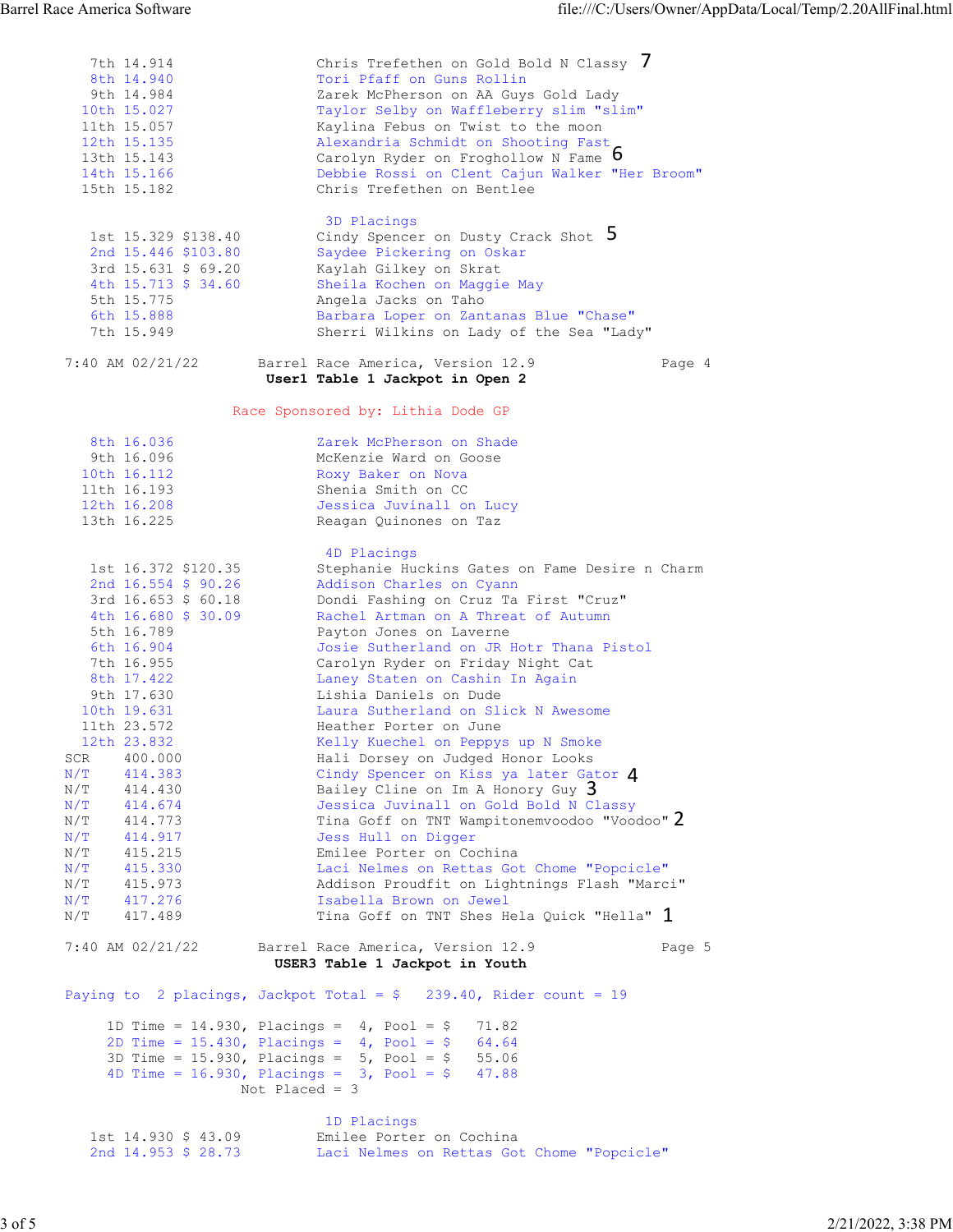3rd 15.148 Dixie Pickering on Rue<br>4th 15.286 Payton Jones on Laverne Payton Jones on Laverne 2D Placings 1st 15.604 \$ 38.78 Sadie Bettencourt on Ryder 2nd 15.734 \$ 25.86 Emilee Porter on Junebug 3rd 15.824 Katie Freeman on Arrow 4th 15.881 Roxy Baker on Nova 3D Placings 1st 16.006 \$ 33.04 Evangalina Reppert on Hot Rod 2nd 16.074 \$ 22.02 Lucy Mialkovsky on Cruz 3rd 16.440 Addison Charles on Cyann 4th 16.602 Tommy Golden on Honey 5th 16.904 Reagan Quinones on Taz 4D Placings 1st 16.931 \$ 28.73 Lexie Pickering on Lena 2nd 18.943 \$ 19.15 Clara Sue Corning on JJ 3rd 21.866 Breanna Cavyell on Mack A Roani N/T 415.132 Cali White on Snickers N/T 415.132 Cali White on Snickers<br>
N/T 416.878 Isabella Brown on Jewel<br>
N/T 418.985 Juliet Dennis on Missy N/T 418.985 Juliet Dennis on Missy 7:40 AM 02/21/22 Barrel Race America, Version 12.9 Page 6  **USER3 Table 1 Jackpot in Senior**  Paying to 1 placings, Jackpot Total =  $$$  50.40, Rider count = 4 1D Time =  $14.531$ , Placings =  $2$ , Pool =  $$30.24$  2D Time = 15.031, Placings = 1, Pool = \$ 20.16 3D Time = 15.531, Placings = 0, Pool = \$ 0.00 4D Time = 16.531, Placings = 0, Pool = \$ 0.00 Not Placed = 1 1D Placings 1st 14.531 \$ 30.24 Lori Lester on Bench Warrant 2nd 14.549 Chris Bruns on SR Reveille 2D Placings<br>1st 15.408 \$ 20.16 Angela Jacks Angela Jacks on Taho AD Placings<br>N/T 500.000 1eather Porte Heather Porter on June 7:40 AM 02/21/22 Barrel Race America, Version 12.9 Page 7  **BSCC Table 1 Jackpot in Peewee**  Paying to 2 placings, Jackpot Total =  $$$  98.00, Rider count = 14 1D Time = 16.869, Placings = 14, Pool = \$ 98.00 1D Placings 1st 16.869 \$ 58.80 Teagan Cline on Elvis 2nd 18.293 \$ 39.20 Eva Gow on Fancy 3rd 20.467 Teagan Cline on Daisy 4th 23.683 Eva Gow on Pistol Pete 5th 29.568 Kourt Daniels on Tuff 6th 29.914 Pacen Gow on Pistol Pete 7th 30.122 Georgie VanOrnum on SkyJack 8th 40.157 Olivia Littlefield on Bugs 9th 45.811 Aspyn Dolezal on Sarge 10th 46.843 Demi Dorsey on Belle 11th 83.384 Kynzly Sanders on Jetta 12th 85.049 Hazel Detrick on June 13th 100.000 Elizabeth Schmidt on Peaches 14th 108.993 Mckenzie Goodrich on Burrito 7:40 AM 02/21/22 Barrel Race America, Version 12.9 Page 8  **BSCC Table 1 Jackpot in Exhibition run**